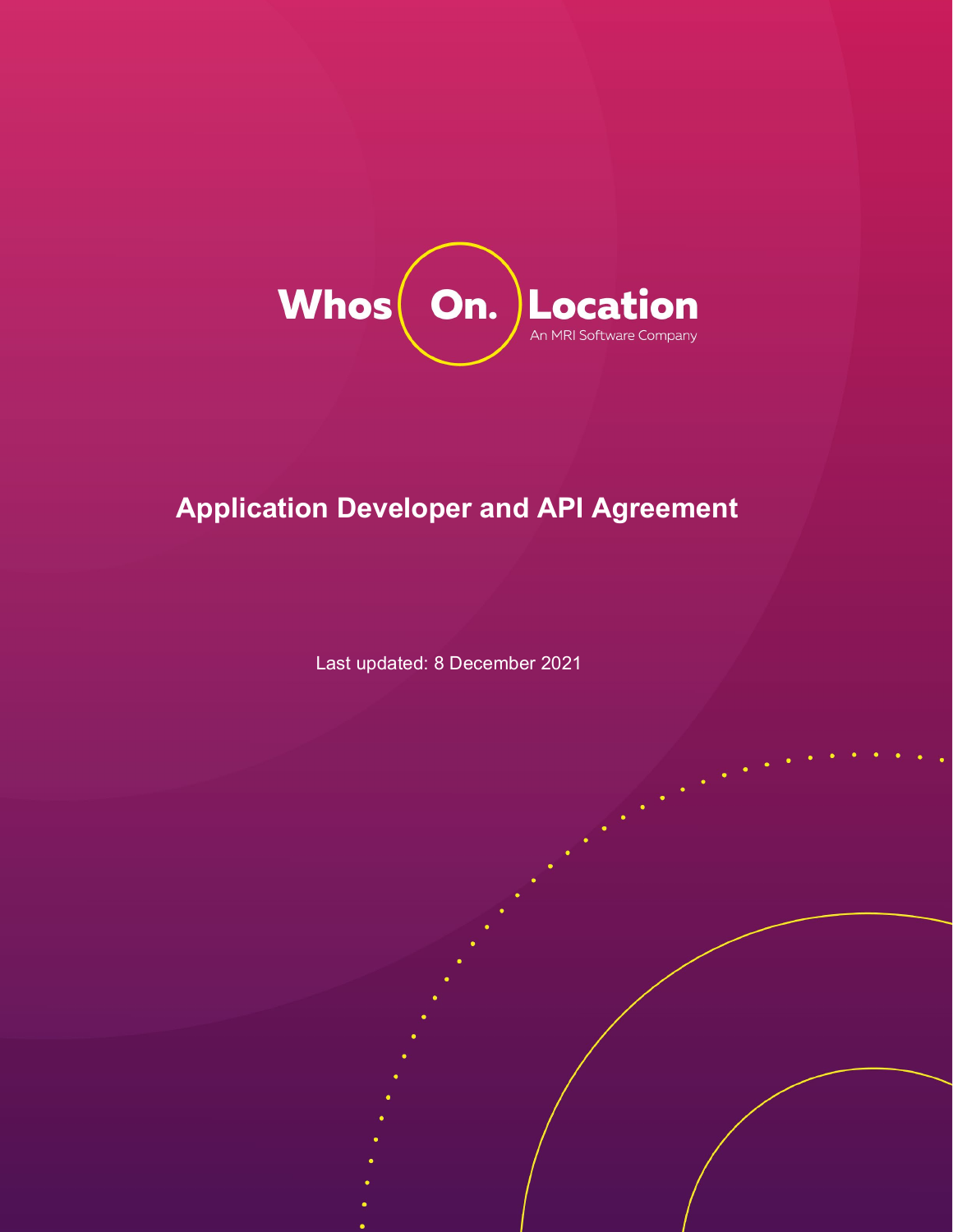As of December 8, 2021 (the, "Effective Date"), WhosOnLocation Limited, and its subsidiaries (collectively, "WhosOnLocation") have updated this Application Developer and API Agreement (the, "Agreement").

By accepting this Agreement, either by accessing or using the API, or authorizing or permitting any individual to access or use the API, You agree to be bound by this Agreement and its terms ("API Terms"). If You are entering into this Agreement on behalf of a company, organization or another legal entity (an "Entity"), You are agreeing to this Agreement for that Entity and representing to WhosOnLocation that You have the authority to bind such Entity and its Affiliates to this Agreement, in which case the terms "Subscriber", "You", "Your" or a related capitalized term herein shall refer to such Entity and its Affiliates. If You do not have such authority, or if You do not agree with this Agreement, You must not accept this Agreement and may not access nor use the API.

## **1. Definitions**

#### **"API**"

means an API and any accompanying or related documentation, source code, SDKs, executable applications, and other materials made available by WhosOnLocation, including, without limitation, through its [WhosOnLocation API Documentation](https://api.whosonlocation.com/)

#### **"API Service"**

The API, together with all tools, data, text, articles, design, source code, software, photos, images and other content or information made available through the API is collectively referred to in this Agreement as the "API Service." By accessing, browsing or using the API Service, you acknowledge that you have read, understood, and agree to be bound by this Agreement between you and WhosOnLocation and to comply with all applicable laws and regulations.

#### **2. License to Use API Service**

WhosOnLocation grants you a limited, revocable, non-exclusive, non-transferable, nonassignable, non- sublicensable license to use the API Service for any lawful use that does not compete with products and services offered by WhosOnLocation on the terms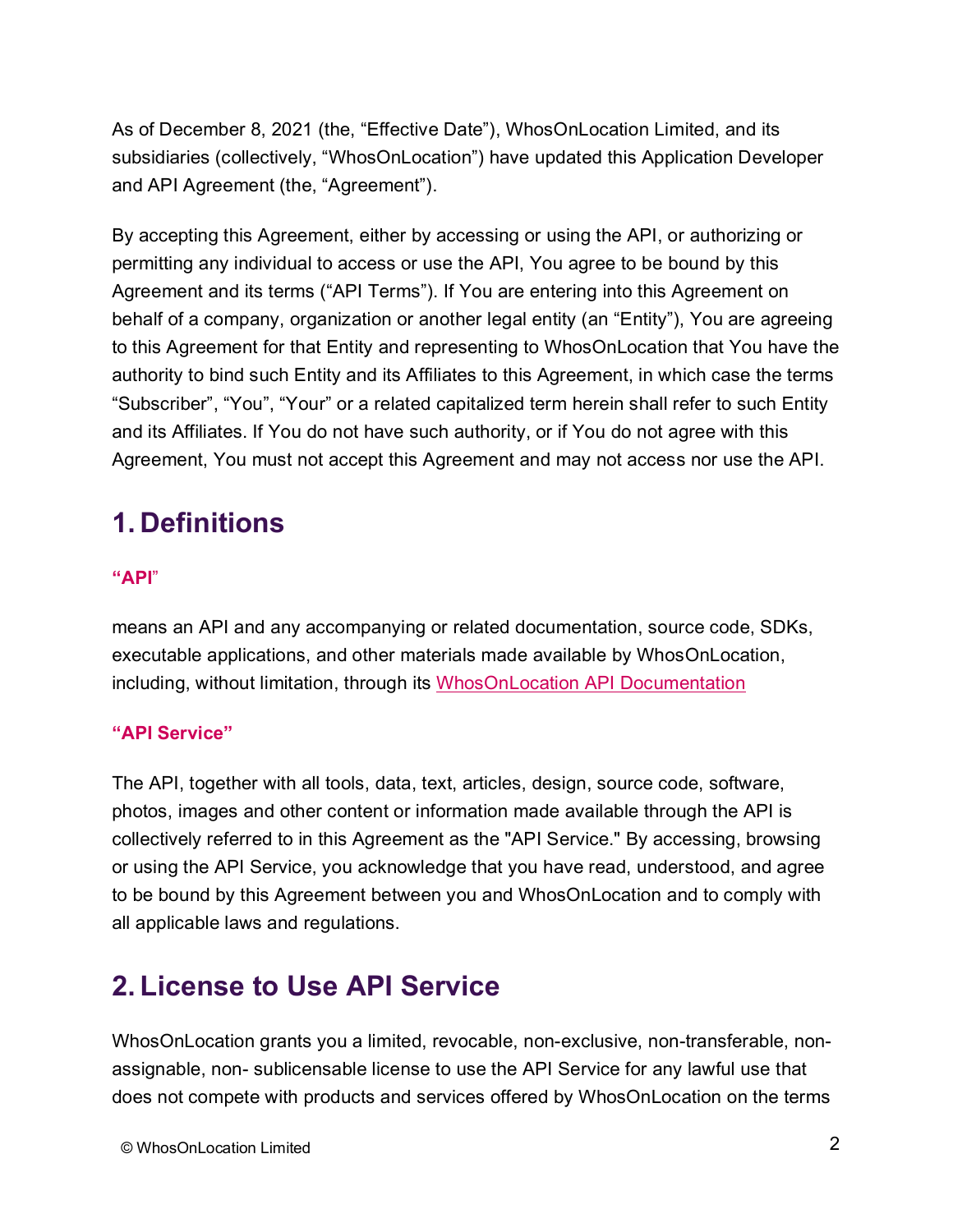set forth in this Agreement. The license shall continue for as long as we make the API Service available to you; provided, however, that the license will terminate immediately if you violate any terms of this Agreement. We may, in our sole discretion, with or without cause, modify, enhance, suspend, terminate or discontinue this license, or restrict your access to all or any part of the API Service at any time without prior notice or liability to you or anyone else. WhosOnLocation does not undertake any obligation or responsibility to update or amend the API Service, or to provide support for your use of the API Service.

Moreover, you represent that all data provided by WhosOnLocation to a user, regardless of the method of delivery, is not used for any competing purposes.

#### **3. Notices and Right to Amend Agreement**

We reserve the right to amend this Agreement at any time and posting the revised API Terms on the WhosOnLocation website (the "Site") shall be notice to you of such changes. However, as per Clause 3 "Scope and Intent" of our [Master Subscription](https://whosonlocation.com/master-subscription-agreement/)  [Agreement](https://whosonlocation.com/master-subscription-agreement/) WhosOnLocation will make every effort to communicate these changes to You via email or notification via the Site of such changes. You should check the API Terms periodically for changes. Unless otherwise indicated, all changes shall be effective upon posting and will supersede all previous versions. Your continued use of the API Service after any change to the API Terms constitutes your agreement to be bound by all provisions of the most current API Terms as posted on the Site. If you disagree with the API Terms or any changes to the API Terms, your only option is to discontinue your use of the API Service.

Your use of the API Service is under the same confidentiality and privacy terms detailed in Clause 15; Confidentiality and Privacy, in our Master Subscription Agreement.

# **4. Compliance with Law**

You agree to use the API Service only for lawful purposes. You are prohibited from any use of the API Service that would constitute a violation of any applicable central, federal, state or local laws, or in any manner that could give rise to any civil or criminal liability. In particular, any use or display any data, text, articles, design, source code, software, photos, images and other content or information made available through the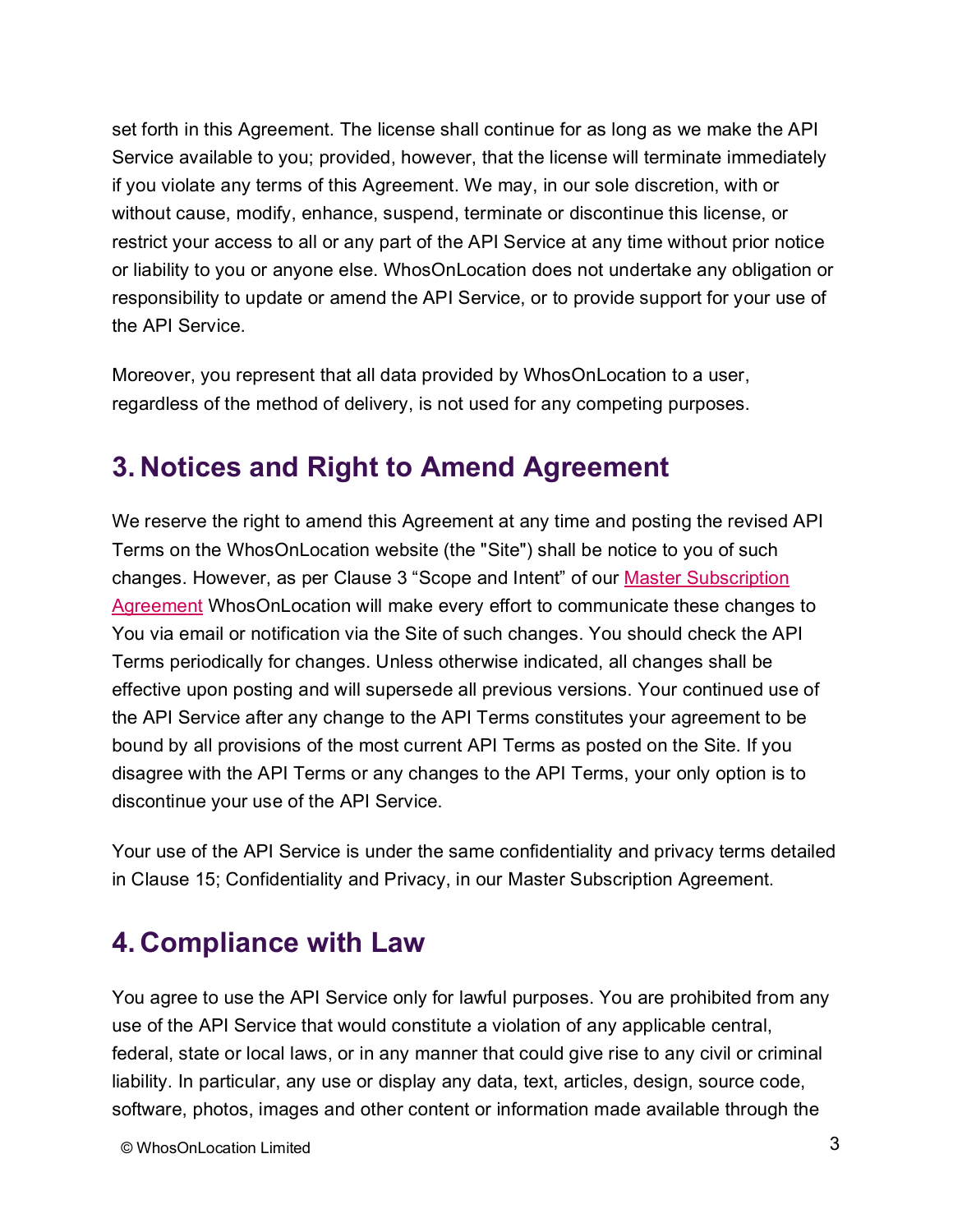API must be in full compliance with your local privacy laws and regulations. In summary, if you access the API Service you are solely responsible for ensuring compliance with the laws of your specific jurisdiction.

## **5. General Restrictions**

You agree not to:

Modify, decompile or otherwise alter the API Service,

- I. Use the API Service to reveal or display any non-public personally identifiable information of any user of the Site,
- II. Use the API Service to defame, libel, threaten or harass any user of the Site or the API Service,
- III. Query the API Service more than 100 times per minute per API key (the "Query Limitation") or otherwise knowingly attempt to circumvent the Query Limitation, or
- IV. Use the data provided by WhosOnLocation, in any manner whatsoever (including, but not limited to via an API Service or data from the Site), for any competing uses or purposes.
- V. You must comply with all restrictions set forth in this Agreement, and the [Privacy](https://whosonlocation.com/privacy-policy/)  [Policy,](https://whosonlocation.com/privacy-policy/) in all uses of the API Service, and in Publishing Applications. If WhosOnLocation believes, in its sole discretion, that Subscriber has violated or attempted to violate any term, condition or the spirit of this Agreement, the license afforded Subscriber pursuant to this Agreement may be temporarily or permanently revoked, with or without notice to Subscriber.
- VI. In order to use and access the API, Subscriber must obtain API credentials (referred to as a "Token" or a "Key"; hereafter referred to as "Token") and at all times shall keep such Token and all Login information secure and shall use the Token as Subscriber's sole means of accessing the API.
- VII. Applications shall not, in any manner, display any form of advertising within or connected to any Service Data received by any Subscriber, Agent or End-User.

# **6.Submissions to the Site**

Any feedback, remarks, discussions, ideas, concepts, know-how, techniques, graphics or other submissions you make through the Site, including through any forums or other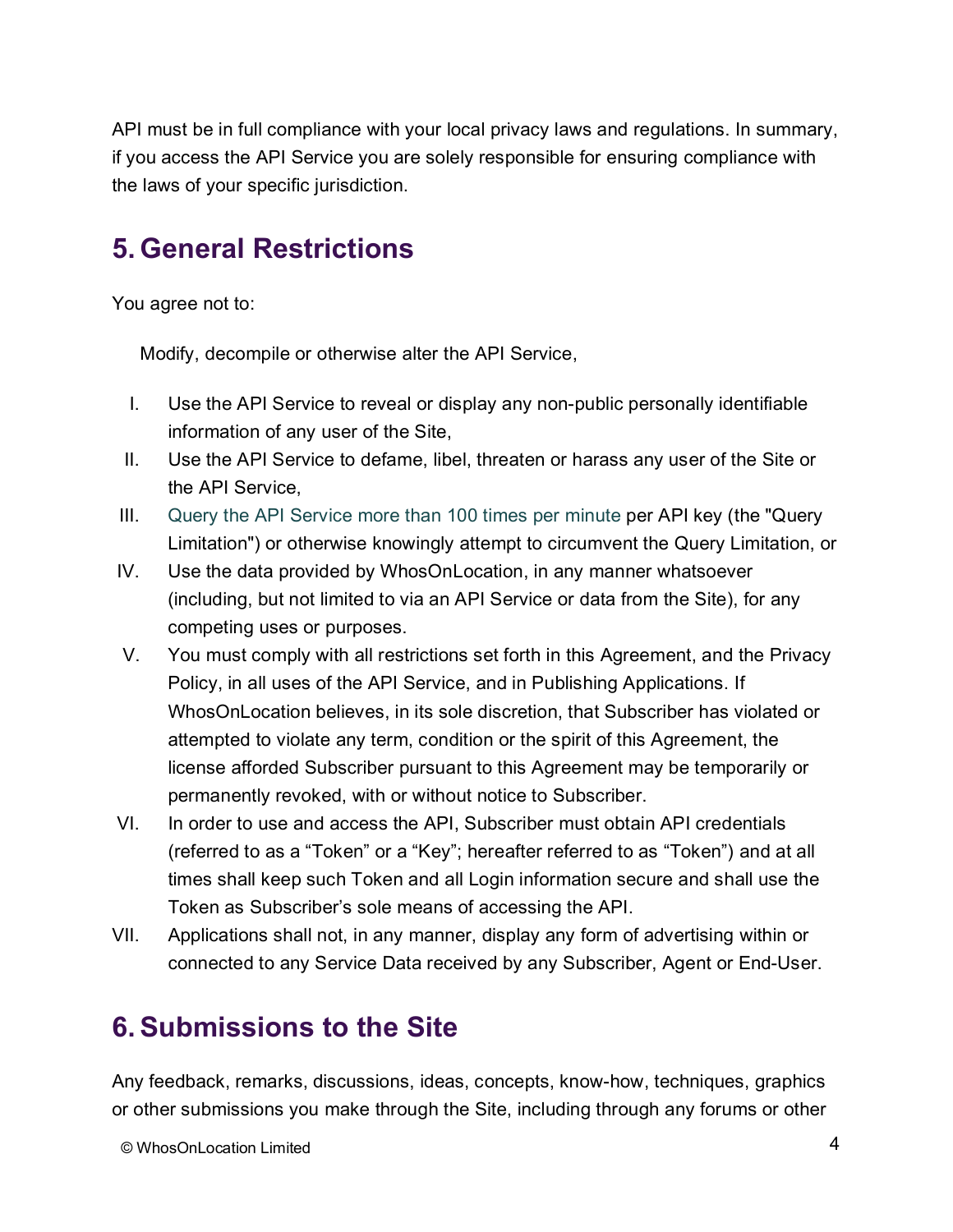communications relating to the API Service (collectively, "Submissions"), shall be deemed and remain the property of WhosOnLocation, and WhosOnLocation is entitled to use any Submission for any purpose, without restriction or compensation to the individual who has provided the Submission. WhosOnLocation shall not be subject to any obligations of confidentiality regarding Submissions except as expressly agreed by WhosOnLocation or as otherwise required by applicable law. Nothing contained in this Agreement shall be construed as limiting WhosOnLocation's responsibilities and obligations under its [Privacy Policy.](https://whosonlocation.com/privacy-policy/)

# **7.Proprietary Rights**

WhosOnLocation retains all right, title and interest, including without limitation all intellectual property rights, in and to the API Service, and any Submissions. Any unauthorized use of such material may violate copyright laws, trademark laws, the laws of privacy, and other statutes and regulations governing intellectual property. You shall agree to take such actions, including without limitation, execution of affidavits or other documents, as WhosOnLocation may reasonably request to effect, perfect or confirm any of WhosOnLocation's rights with respect to the API Service or any Submission.

Subject to the limited licenses expressly provided in this Agreement, nothing in this Agreement transfers or assigns to WhosOnLocation any of Subscriber's Intellectual Property Rights in its Applications or Subscriber's Marks or other technology, and nothing in this Agreement transfers or assigns to Subscriber any of WhosOnLocation's Intellectual Property Rights in the Services, the API, the Marks, or WhosOnLocation's other technology or the respective Intellectual Property Rights in any Service Data of WhosOnLocation or its Subscribers, Agents or End-Users.

# **8. Trademarks**

The name "WhosOnLocation" (either alone or accompanied by the WhosOnLocation logo), the WhosOnLocation logo, WhosOnLocation.com, and all related logos (collectively the "WhosOnLocation marks") are trademarks or service marks of WhosOnLocation. Other company, product, and service names and logos used and displayed on the API Service may be trademarks or service marks owned by WhosOnLocation or others. The offering of the API Service shall not be construed as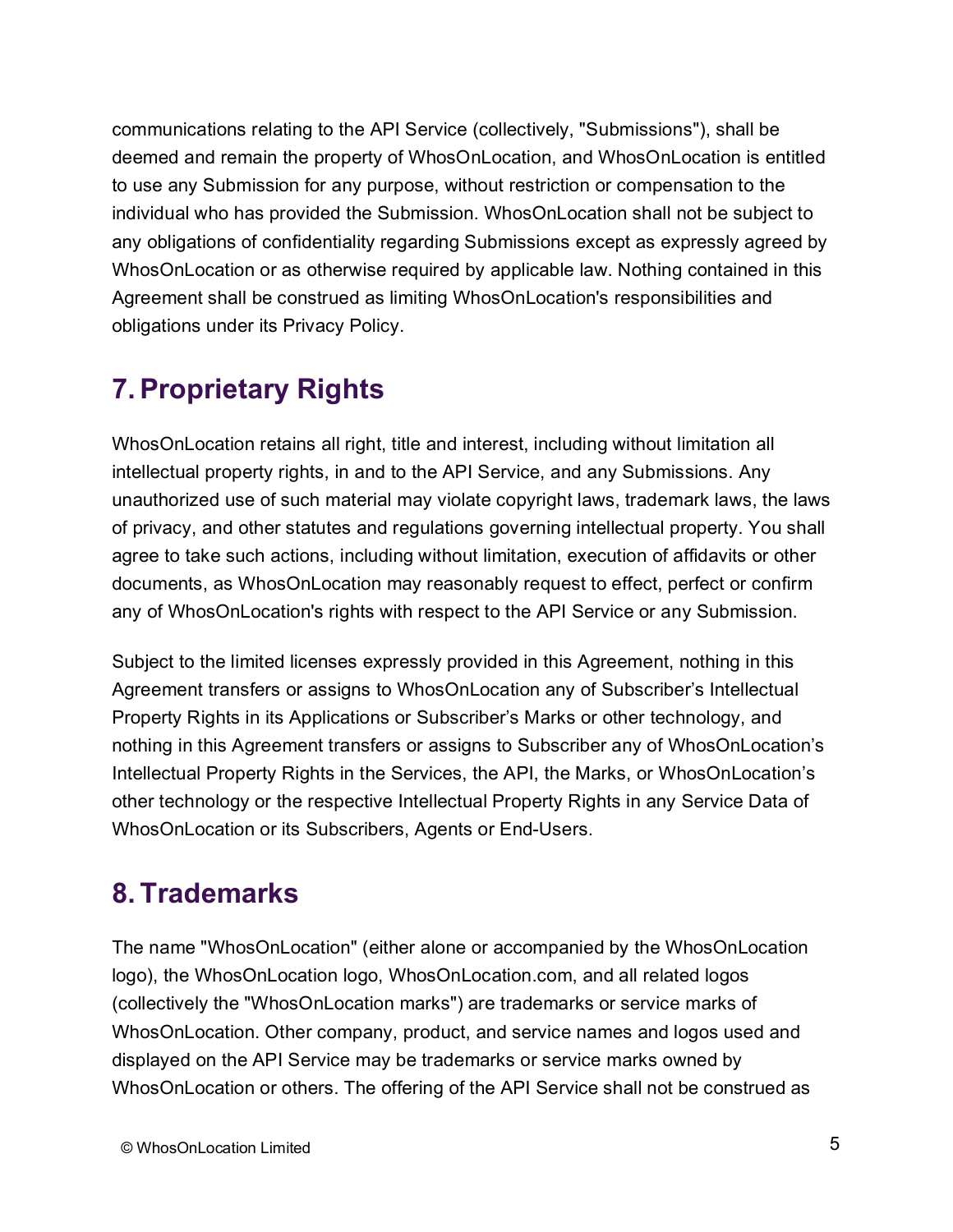granting, by implication, estoppel, or otherwise, any license or right to use any of the WhosOnLocation marks, without our prior written permission in each instance. You may not use, copy, display, distribute, modify or reproduce any of the trademarks found in the API Service unless in accordance with written authorization by us. We prohibit use of any of the WhosOnLocation marks as part of a link to or from any website unless establishment of such a link is approved in writing by us in advance. Any questions concerning any WhosOnLocation marks, should be referred to [support@whosonlocation.com](mailto:support@whosonlocation.com)

## **9. Attribution**

If you use the API Service in connection with any website or with any application that makes reference to WhosOnLocation and is designed for use by third parties, unless an agreement in writing between You and WhosOnLocation is reached prior to that connection being published whether for free or for compensation, you must include the following notice in 8-point type or larger: "This website is not endorsed by, owned by or affiliated with WhosOnLocation Limited."

## **10. Fees**

The API Service is currently offered free of charge. WhosOnLocation reserves the right to charge fees or royalties for use of the API Service in the future.

## **11. Changes to the API**

We may modify or update the API Service from time to time. We will try to ensure, as far as possible, that future version(s) of the API Service are backwards compatible with at least the most recent previous version but cannot guarantee that this will always be possible.

# **12. Disclaimer of Warranties**

You expressly understand and agree to the following disclaimers to the extent permitted by applicable law: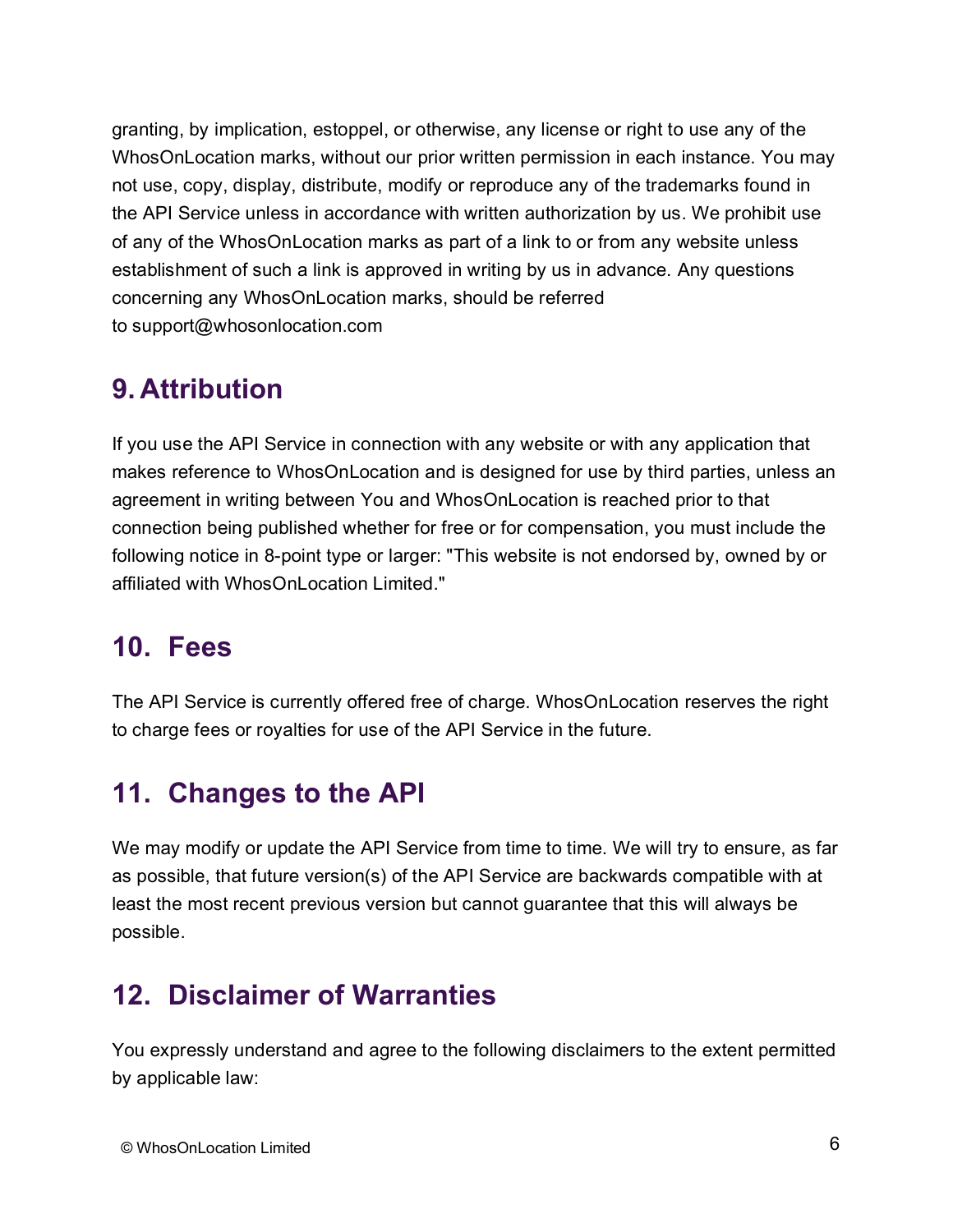Your use of the API Service is at your sole risk. WhosOnLocation does not warrant or guarantee the accuracy, adequacy, timeliness, reliability, completeness, or usefulness of the API Service and WhosOnLocation disclaims liability for errors or omissions in the API Service. The API Service is provided on an "as-is" and "as available" basis, without any warranty, either express or implied. This does not affect those warranties that are incapable of exclusion, restriction or modification under the laws applicable to this Agreement or any warranties stated in our [Master Subscription Agreement.](https://whosonlocation.com/master-subscription-agreement/)

Any material downloaded or otherwise obtained through the Site or the API Service is acquired at your own discretion and risk and you will be solely responsible for any damage to your own computer system or loss of data that results from the download of any such material.

No advice or information, whether written or oral, obtained by you from WhosOnLocation shall create any warranty not expressly stated in these API Terms.

#### **13. Indemnification**

You agree to indemnify and hold harmless WhosOnLocation, any affiliates, any subsidiaries or their respective officers, directors, employees, agents, independent contractors or licensors (collectively the "WhosOnLocation Parties") from and against any and all claims, losses, expenses, demands or liabilities, including attorneys' fees and costs, incurred by the WhosOnLocation Parties in connection with any claim by a third party (including any intellectual property claim) arising out of (i) your use of the API Service and any material you access using the API Service or by any other means, (ii) a third party's use of such material that you access using the API Service and make available to such third party, or (iii) your violation of this Agreement or any applicable law. You further agree that you will cooperate fully in the defense of any such claims. WhosOnLocation Parties reserve the right, at their own expense, to assume the exclusive defense and control of any matter otherwise subject to indemnification by you, and you shall not in any event settle any such claim or matter without the written consent of the relevant WhosOnLocation Parties.

## **14. Limitation of Liability**

You agree to the following limitation of liability to the extent permitted by applicable law: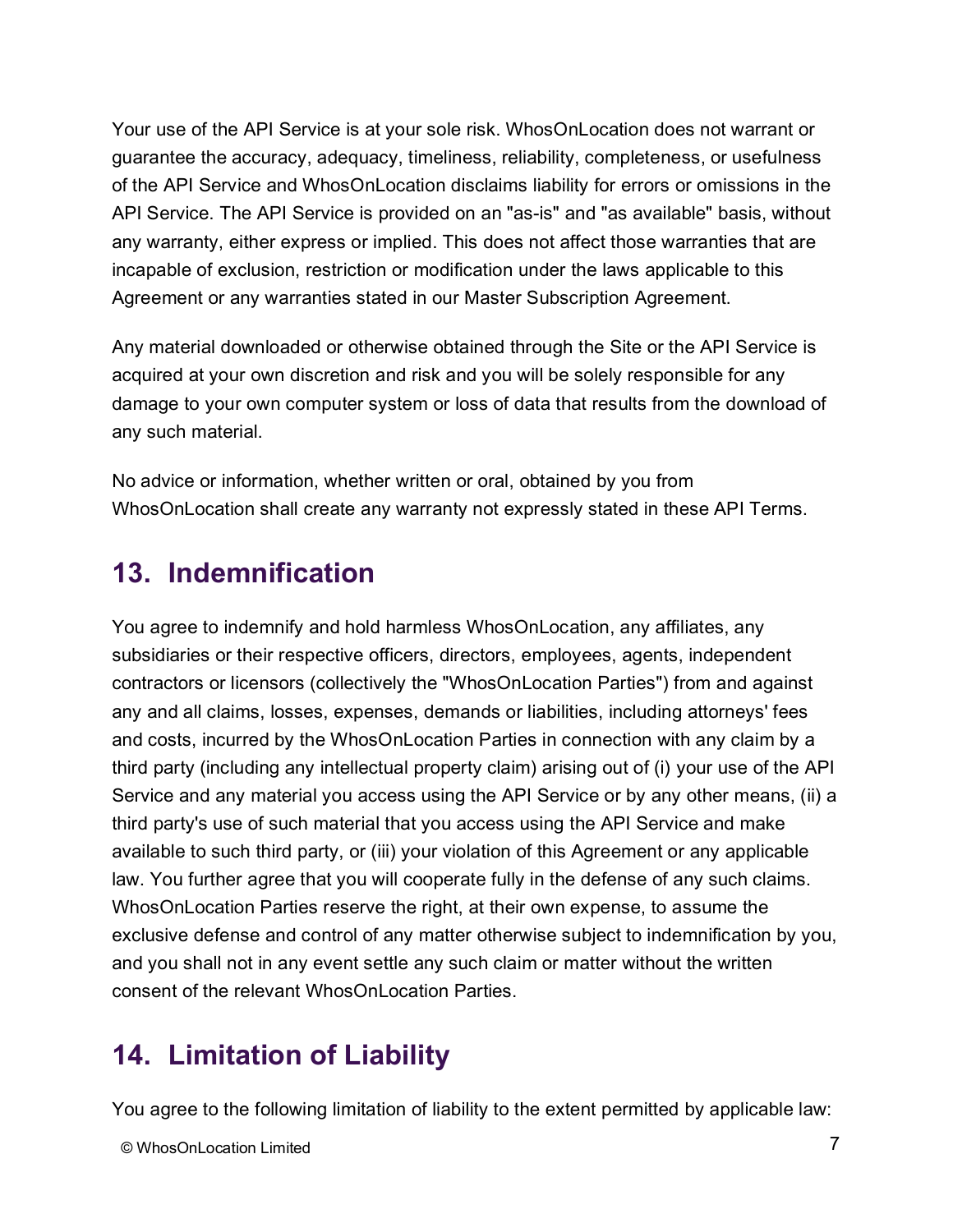To the maximum extent permitted by law, we exclude all liability and responsibility to You (or any other person) in contract, tort (including negligence), or otherwise, for any consequential loss or damage (including but not limited to damages for lost profits, business interruption, goodwill or other intangible losses of any kind) resulting, directly or indirectly, from any use of, or reliance on, the API Service or Site.

If You suffer loss or damage as a result of our negligence or failure to comply with these Terms, any claim by You against us arising from our negligence or failure will be limited in respect of any one incident, or series of connected incidents, to the License Fees paid by You in the previous 12 months. If You are not satisfied with the Service, Your sole and exclusive remedy is to terminate these Terms in accordance with Clause 22 of our [Master Subscription Agreement.](https://whosonlocation.com/master-subscription-agreement/)

This clause 14 does not apply to limit our liability for personal injury, death, fraud or willful misconduct.

## **15. Availability**

The API Service not intended for distribution to, or use by, any person or entity in any jurisdiction or country where such distribution or use would be contrary to applicable law or regulation. By offering the API Service no distribution or solicitation is made by WhosOnLocation to any person to use the API Service in jurisdictions where the provision of the API Service is prohibited by law.

# **16. Support**

This Agreement does not entitle Subscriber to any support for the API Service, unless Subscriber makes separate arrangements with WhosOnLocation for such support. Subscriber is solely responsible for providing all support and technical assistance to End-Users of its Applications and Subscribers who access, deploy and/or purchase its Applications. Subscriber acknowledges and agrees that WhosOnLocation has no obligation to provide support or technical assistance to the users of Applications and Subscriber shall not represent to any such users that WhosOnLocation is available to provide such support. Subscriber agrees to use commercially reasonable efforts to provide reasonable support to users of its Applications.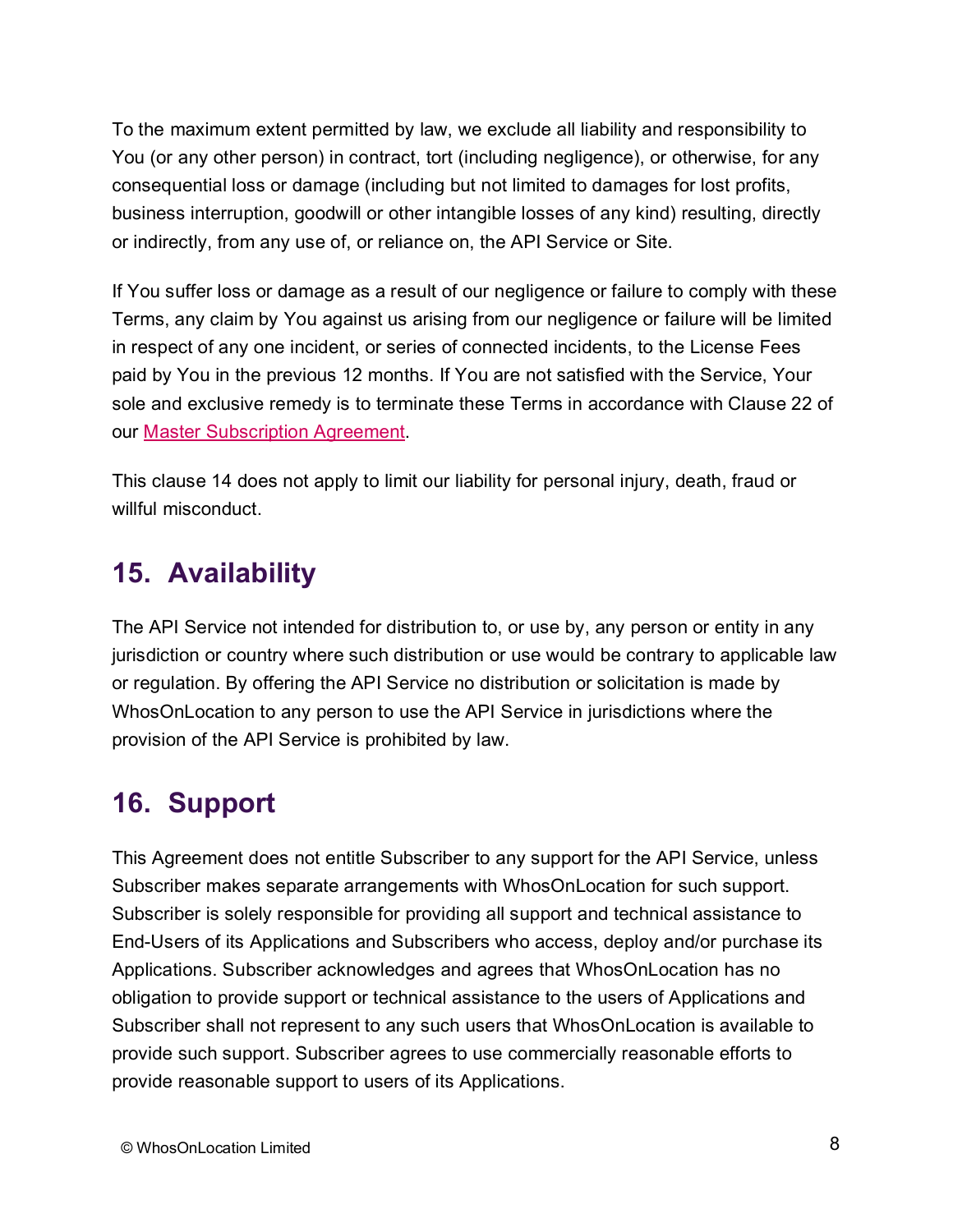## **17. Relationship**

Your use of the API Service does not create, and nothing contained in this Agreement will be deemed to establish, an employment, agency, franchise, joint venture or partnership relationship between you and WhosOnLocation. You have no power or authority to enter into any agreement for or on behalf of WhosOnLocation, or incur any obligation or liability of, or otherwise bind WhosOnLocation, and you agree not to attempt to do so.

#### **18. Waiver**

If either party waives any breach of these Terms, this will not constitute a waiver of any other breach. No waiver will be effective unless made in writing.

## **19. Applicable Law and Dispute Resolution**

This Agreement and all other aspects of your use of the API Service shall be governed by and construed in accordance with Clause 23.5. Governing law and jurisdiction: of our [Master Subscription Agreement.](https://whosonlocation.com/master-subscription-agreement/)

# **20. Severability**

If any provision of this Agreement is found to be invalid or unenforceable, the remaining provisions shall be enforced to the fullest extent possible, and the remaining provisions of the Agreement shall remain in full force and effect.

## **21. General Provisions**

This Agreement will be binding on, inure to the benefit of, and be enforceable against the parties to this Agreement and their respective successors and assignees. Neither the course of conduct between the parties to this Agreement nor trade practice shall serve to modify any provision of this Agreement. All rights not expressly granted herein are hereby reserved. Section headings are for reference purposes only and in no way define, limit, construe or describe the scope or extent of such section.